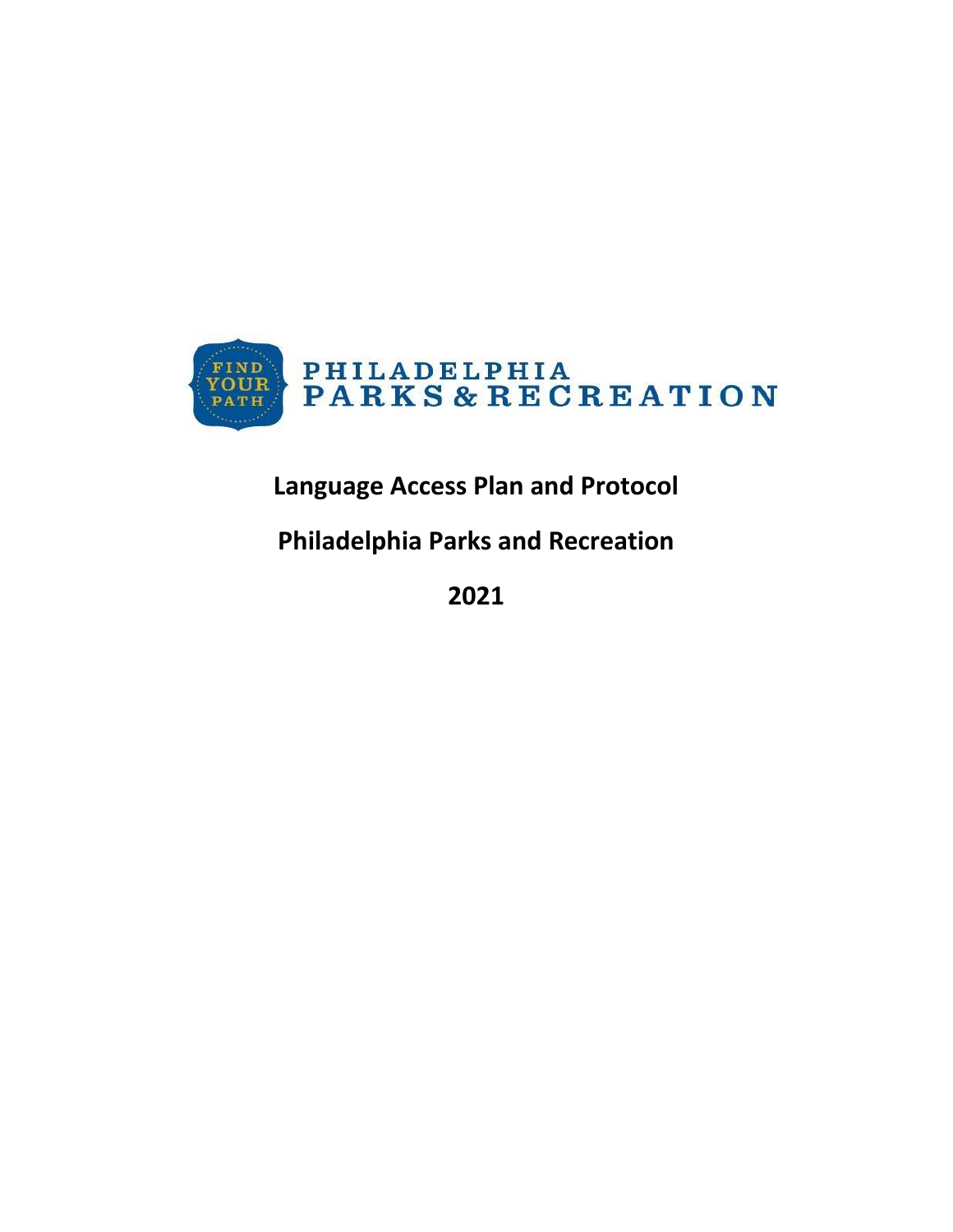**Departmental Leadership**

#### **Kathryn Ott Lovell**

Commissioner

#### **Patrick Morgan**

First Deputy Commissioner of Strategy and Engagement

#### **Susan Buck**

Deputy Commissioner of Operations

#### **Aparna Palantino**

Deputy Commissioner of Capital Infrastructure and Natural Lands Management

#### **Orlando Rendon**

Deputy Commissioner of the Program Division

#### **Marissa Washington**

Deputy Commissioner of Administration

**Sudha Suryadevara** Chief of Staff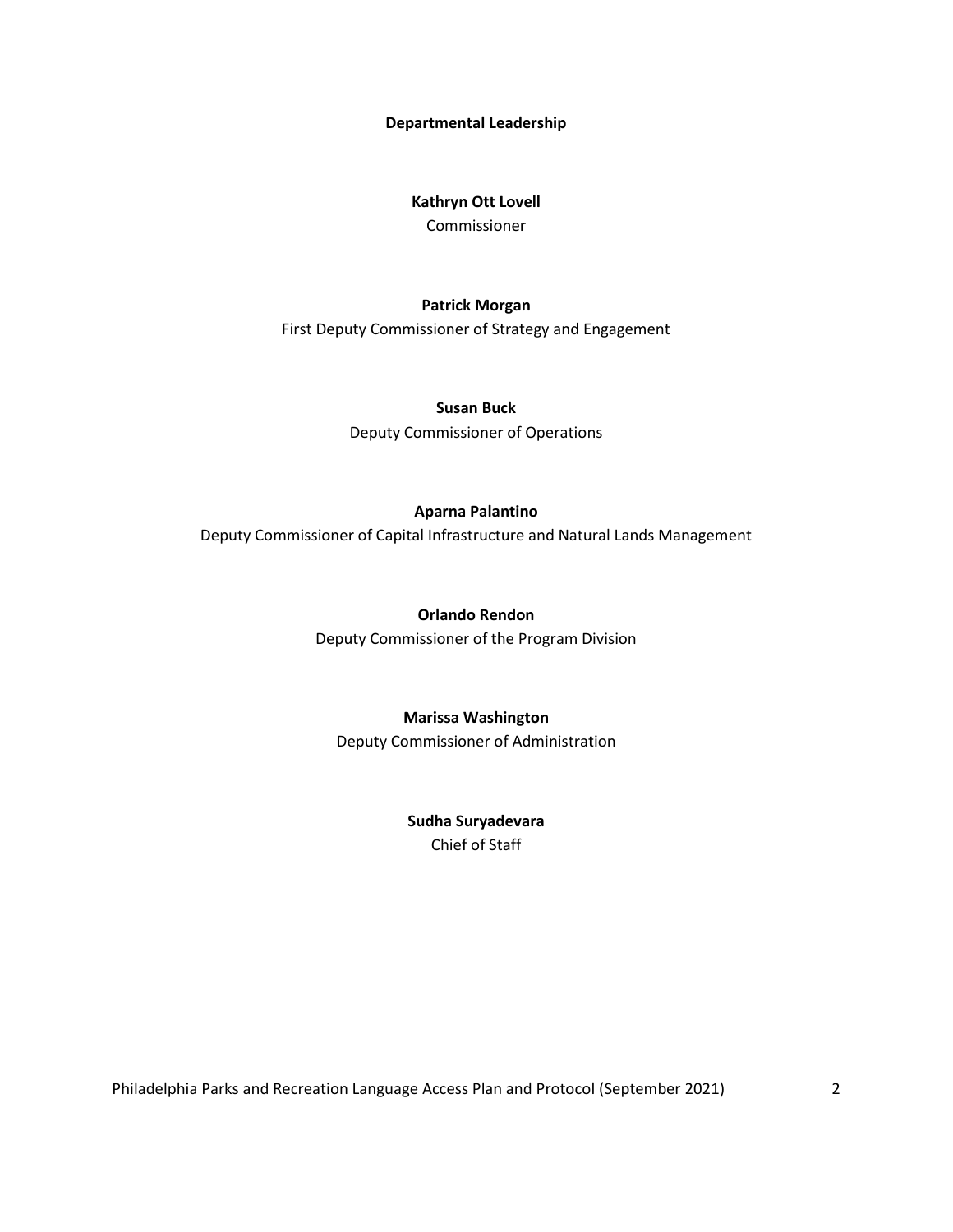# **1. Purpose and Authority**

In Cooperation with the Mayor's Office, Philadelphia Parks and Recreation is committed to compliance with Title VI of the Civil Rights Act of 1964, 2 C.S. § 561 et seq. (Act 172 of 2006), and the Philadelphia Home Rule Charter § 8-600 and § A-200, in ensuring "meaningful access to City services and programs for individuals with limited English Proficiency ("LEP")."

The purpose of this document is to establish an effective plan and protocol for Philadelphia Parks and Recreation personnel to follow when providing services to, or interacting with, individuals who have limited English Proficiency (LEP). Following this plan and protocol is essential to the success of our mission to advance the prosperity of our city and the progress of its people through intentional and sustained stewardship of public land and waterways as well as through safe, stimulating recreation, environmental, and cultural centers. PPR helps Philadelphia's children and other residents grow by connecting them to the natural world, to each other, and to fun, physical, and social opportunities.

# **2. General Policy**

Philadelphia Parks and Recreation recognizes that the population eligible for services includes individuals who are Limited English Proficiency. It is the policy of Philadelphia Parks and Recreation to ensure meaningful access to LEP individuals. Philadelphia Parks and Recreation adopts the following policy to ensure that LEP individuals can gain equal access to Philadelphia Parks and Recreation services and communicate effectively. This plan applies to all Philadelphia Parks and Recreation offices and satellite offices.

It is the City's policy to grant access to services or programs to every person who has limited ability to speak, understand, read, or write English. Philadelphia Parks and Recreation intends to take reasonable steps to provide LEP persons with meaningful access to services and programs. Philadelphia Parks and Recreation seeks to reduce barriers by increasing its capacity to deliver services and benefits to people in their primary language.

Philadelphia Parks and Recreation, rather than the LEP customer, bears the following responsibilities:

- Providing language appropriate services.
- Staff at the initial point of contact have the specific duty to identify and record language needs.
- Use of informal interpreters such as family, friends of the person seeking services, or other customers must be discouraged.
- Minor children are prohibited from acting as interpreters.
- No staff may suggest or require that an LEP customer provide an interpreter in order to receive services.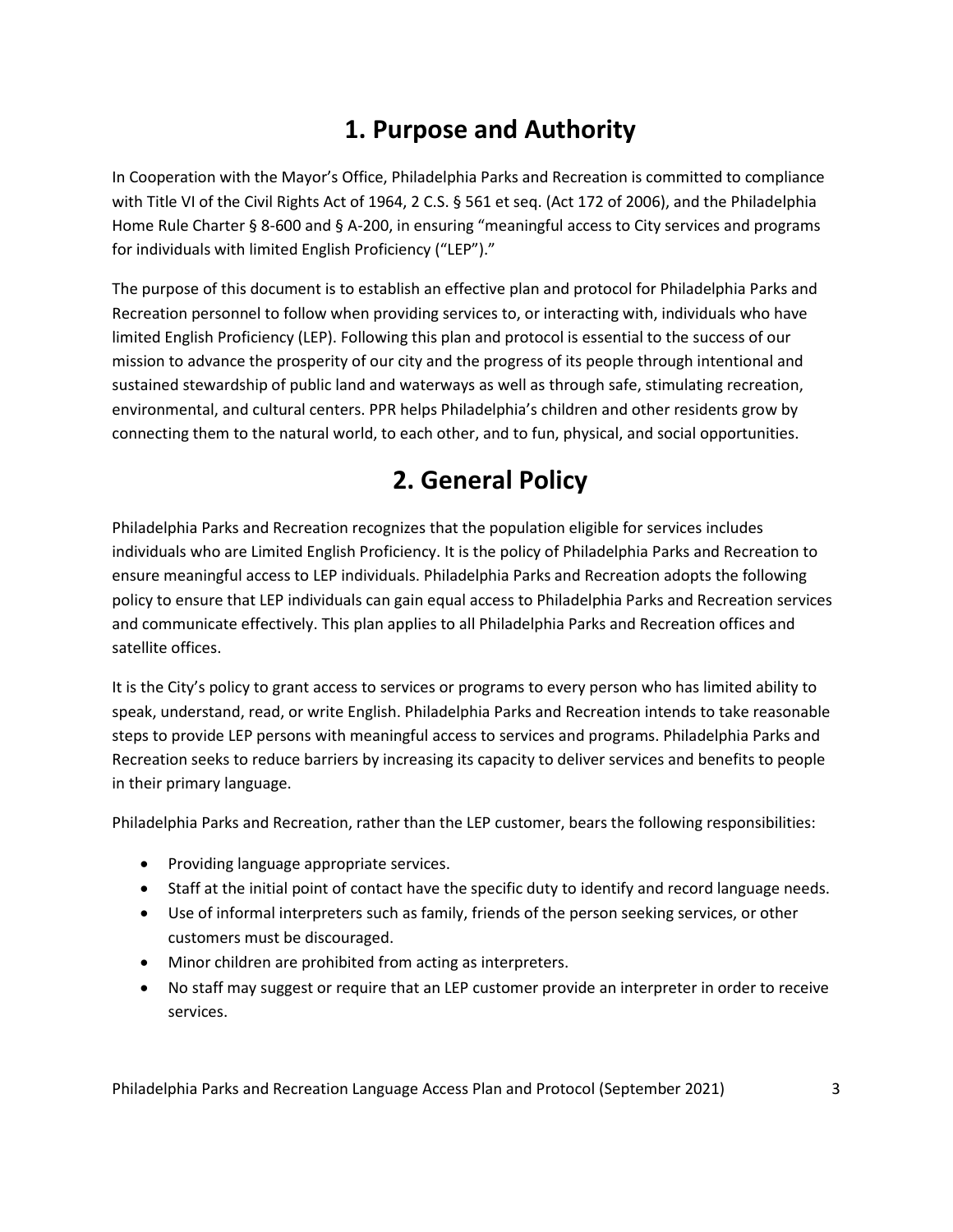#### **Preferred Method of Services**

- The preferred method of serving LEP customers is by using competent bilingual staff able to provide services directly to the customer in his/her primary language without the need for an interpreter.
- Available, trained, competent bilingual staff may be used for in-person or telephone interpreting to support other staff.
- Staff should seek assistance from professional in-person or telephone interpreters when staff cannot meet language needs. Departments should recognize that certain circumstances may require specialized interpretation and translation services even when staff members with bilingual abilities are available.
- Staff must be authorized to provide language services to communicate effectively even when such assistance is not requested by the customer.

### **3. Language Access Coordinator**

Chevelle E. Harrison

Language Access Coordinator

Philadelphia Parks and Recreation

1515 Arch St., 10th Floor

Philadelphia, PA 19102

### **4. Direct Contact with LEP Individuals**

- 1. Recreation Center Visitors PPR has encountered several LEP individuals coming into recreation centers looking for help in obtaining services. In these instances, if there is no bilingual staff available to interpret, staff must then use telephonic interpretation.
- 2. Office calls at times PPR front desk will receive calls from LEP individuals. In these instances, if there is no bilingual staff available to interpret, staff must then use telephonic interpretation.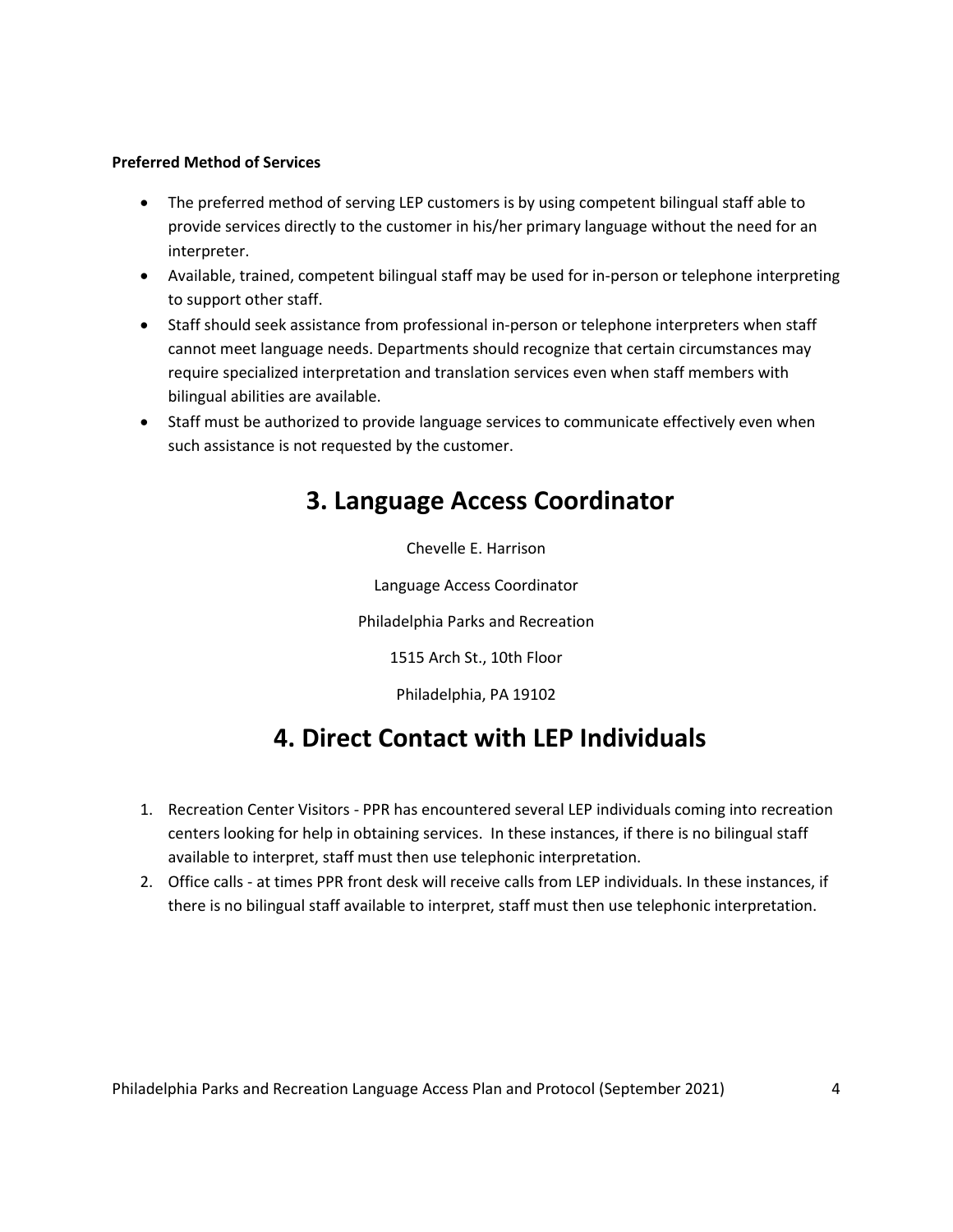### **5. Language Access Services and Protocols**

#### **A. INTERPRETATION**

To ensure that the inability to communicate in English does not deprive the public of rights and privileges, our department will continue to provide an interpreter, at no cost to the resident, for LEP persons pursuant to the following procedures:

(1) An individual approaches an employee and appears to be asking for help but has difficulty communicating what he or she needs, and/or

(2) When a request for an interpreter is made either orally, in writing or by pointing to a language card. The employee shall then determine whether bi-lingual staff in the office is available who speaks the language being requested.

When bilingual staff are not available, the employee shall contact a telephone interpreter service to provide interpreter services with the process to do so outlined below:

#### **Telephonic Interpretation**

PPR has access to over-the-phone interpreters using the following vendors. These services are available 24/7:

United Language Group (ULG)

- 1. Provide the **Language Needed**
- 2. Provide your **Office Name**
- 3. Provide your **Last Name and First Name**
- 4. Do you need a **Third-Party Dial Out**?

#### GLOBO

- 1. Provide the **Language Needed**
- 2 Do you need a **Third-Party Dial Out**?
- 3. Provide your **Access PIN Code**

When an LEP person requests in-person interpretation for a future meeting, telephonic or in-person interpretation may be used. The process for requesting an in-person interpretation is below:

#### **In-Person and Video Remote Interpretation**

Staff can request an in-person interpreter by emailing **Chevelle Harrison, Language Access Coordinator** at [chevelle.harrison@phila.gov.](chevelle.harrison@phila.gov) This service is available 24/7, but please give more than 48 hours' notice whenever possible. In an emergency, use a telephonic interpreter.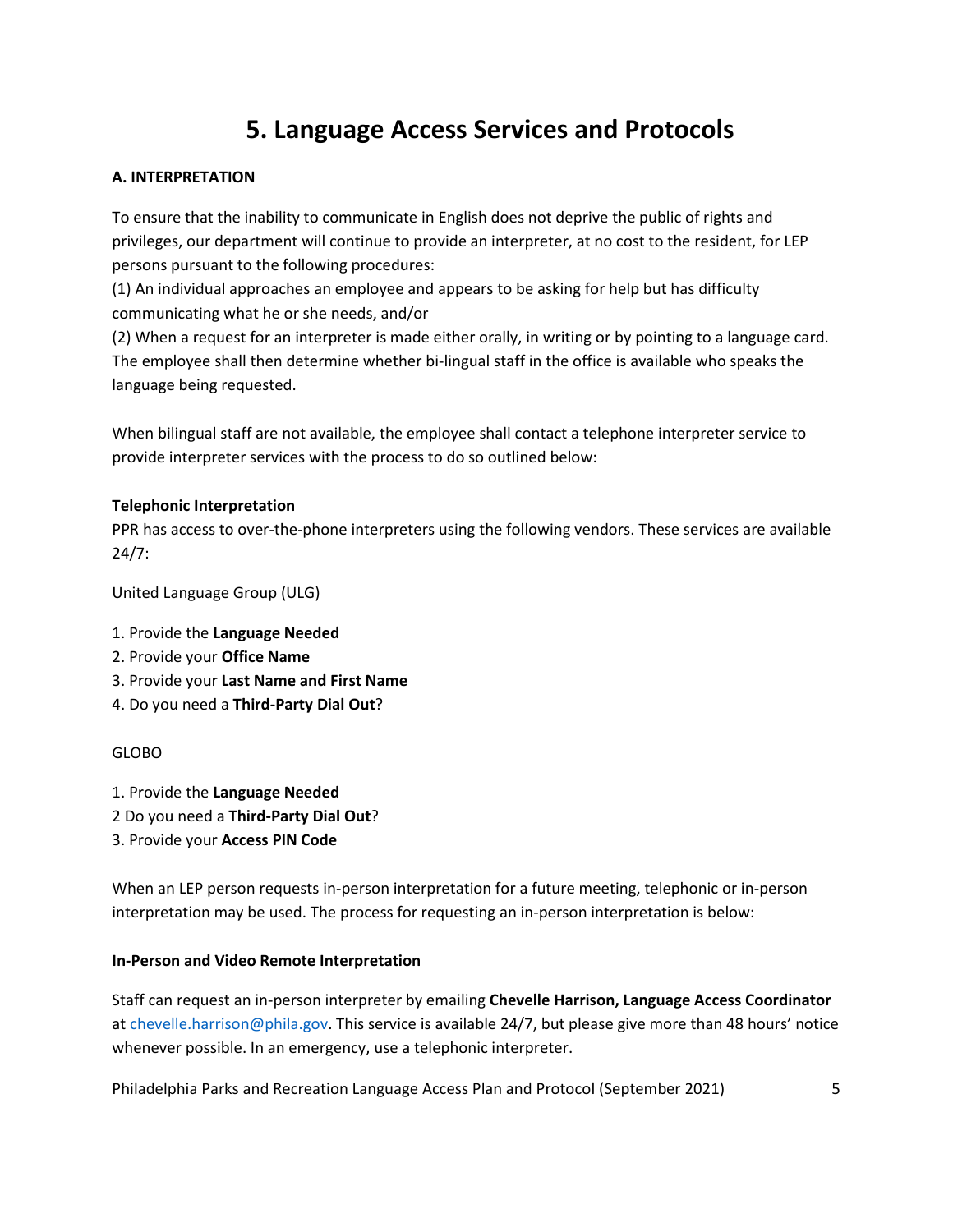#### **Future Plans-**

PPR will continue to use /make available telephonic interpretation, in-person and video remote interpretation for scheduled meetings and events to staff and the public. This will be achieved by training all staff on using telephonic interpretation services and informing the public about these resources through social media, and visible multilingual signs.

#### **B. TRANSLATION**

To ensure that the inability to communicate in English does not deprive the public of rights and privileges, our department will continue to provide translations, at no cost, for LEP individuals. This includes translations of vital documents, signage, and portions of our website.

**Vital Documents** – PPR is in the process of determining which documents to provide in other languages and possibly redesigning forms to be bilingual.

#### **Future Plans-**

After collecting data to determine our department's language needs, PPR will reevaluate translation of documents.

#### **Procedure for Submitting a document for translation:**

- Email the editable document to the Language Access Coordinator, Chevelle Harrison. Please include Chevelle on all emails for follow up purposes.

- The Language Access Coordinator will submit the translation request to the Language Access Vendor.
- The OIA will submit translation to vendor to obtain a quote.

- The Office of Immigrant Affairs will email the PPR Language Access Coordinator with a quote for approval.

- Quote must be authorized by Chevelle.
- Quote is then signed and emailed back to OIA.

- OIA will email PPR the translated documents.

**NOTE:** Before submitting a document for translation, staff will review documents and ensure the following:

The content has not already been translated in another document.

The document and translation procedure have been approved by your supervisor.

The document is in a format that can be edited (e.g. MS Word, Publisher, InDesign, etc.)

Terms that do not want translated are highlighted, i.e. the name of your unit, program or street.

The document is written so it can be understood by readers with lower literacy skills.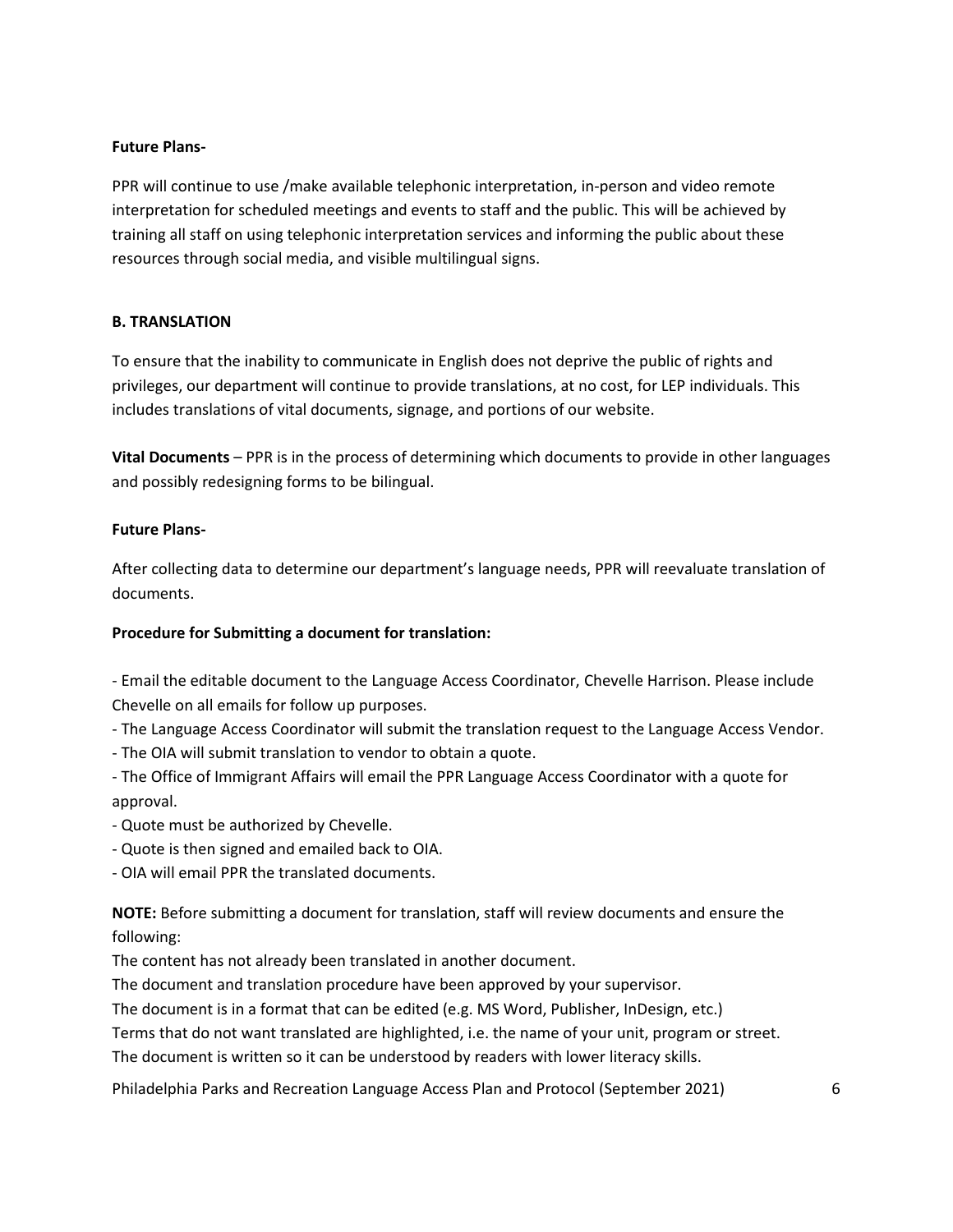If the translation is a continuation of a series or collection of documents, staff may request the same vendor to keep the translation consistent.

#### **C. BILINGUAL STAFF**

PPR will work in-house to identify bilingual staff.

#### **Future Plans-**

PPR will determine future plans after collecting data to illustrate the demand and need of language interpretation and translation.

#### **D. TRAINING STAFF ON POLICY, PLAN, AND PROTOCOLS**

The PPR Language Access Plan & Protocol will be posted online and provided as a one-page overview to all PPR staff members at hiring.

All staff providing technical assistance, training, or receiving inbound calls will receive annual LEP training, or training upon employment, and then annual refreshers.

LEP training will include information on the following topics:

- Legal obligation to provide language assistance;
- LEP plan and protocols;
- Identifying and responding appropriately to LEP individuals;
- Documenting LEP individual's language preference;
- Obtaining interpreters (in-person and over-the-phone);
- Using and working with interpreters (in-person and over-the-phone);
- Translating procedures;
- Documenting language requests; and
- When to use or not use bilingual staff as interpreters.

PPR will circulate this language access policy and related protocols to all staff within 60 days after adoption. Every two years, PPR will circulate the revised policy and protocols to all staff after adoption. After their initial training, all staff members will receive refresher training in cultural competency and language access every two years.

In order to establish meaningful access to information and services for LEP individuals, staff that regularly interact with the public and those who will serve as interpreters will be trained on the PPR LEP policy, plan, and protocols. Training will ensure that staff members are effectively able to work in person and/or by telephone with LEP individuals. Management staff will be included in this training, even if they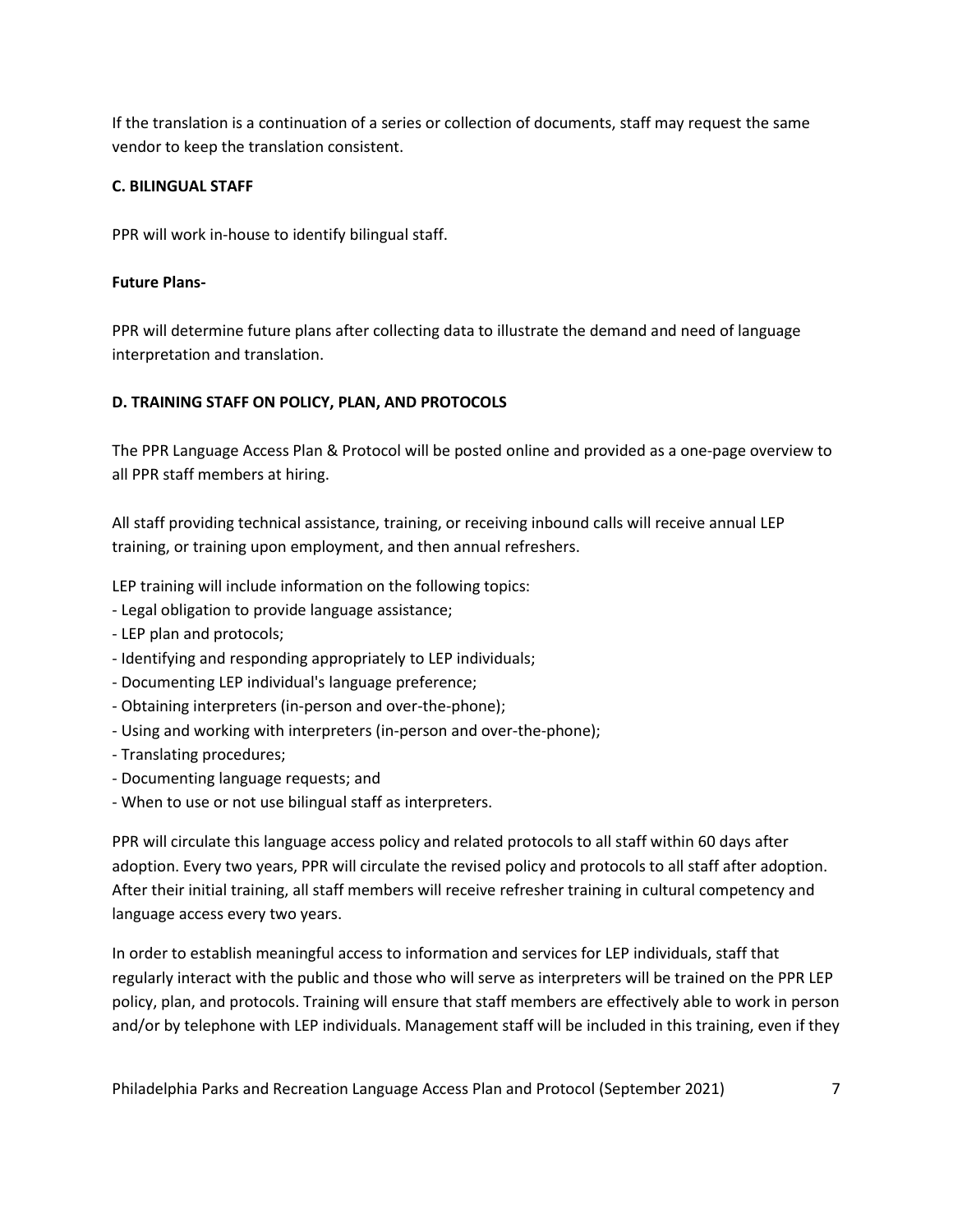do not interact regularly with LEP individuals, to ensure that they fully understand the policy, plan, and protocols so they can reinforce their importance and ensure implementation.

New staff training will be provided during the Onboarding Process on the PPR Language Access Plan and Protocol and provide guidance on how to effectively communicate with LEP residents.

#### **Future Plans-**

Further standardize language access resource and tools across PPR. PPR will work with internal subdivisions to update and standardize language access tools and resources across the agency. PPR will also work to ensure that all public-facing programs have appropriate language access signage and materials in multiple languages available at sites. Another goal is to update the agency's language database of staff who speak languages other than English and who are willing to help review translated materials and/or assist with interpretation in emergencies.

#### **E. ADMINISTRATIVE HEARINGS**

This section applies does not apply to Philadelphia Parks and Recreation at this time.

### **6. Notice of The Right to Language Access**

Posters notifying LEP individuals of their right to language services will be developed and displayed in areas of public contact. These posters will contain a simple message - such as 'Free Interpreter services are available. Please ask for assistance.' - and will be in English as well as the principal languages spoken in the service area.

Department notices and flyers will also provide notice of the availability of language services and a simple instruction on how to request language assistance.

Taglines will be included in or attached to a document. Taglines in languages other than English can be used on documents written in English that describe how individuals with LEP can obtain translation of the document or an interpreter to read or explain the document. PPR will contact the OIA for support in creating taglines.

In all areas of public contact, PPR will post and maintain clear and readable signs in the languages most prevalent in the City notifying LEP individuals that free translation and interpretation services are available to them.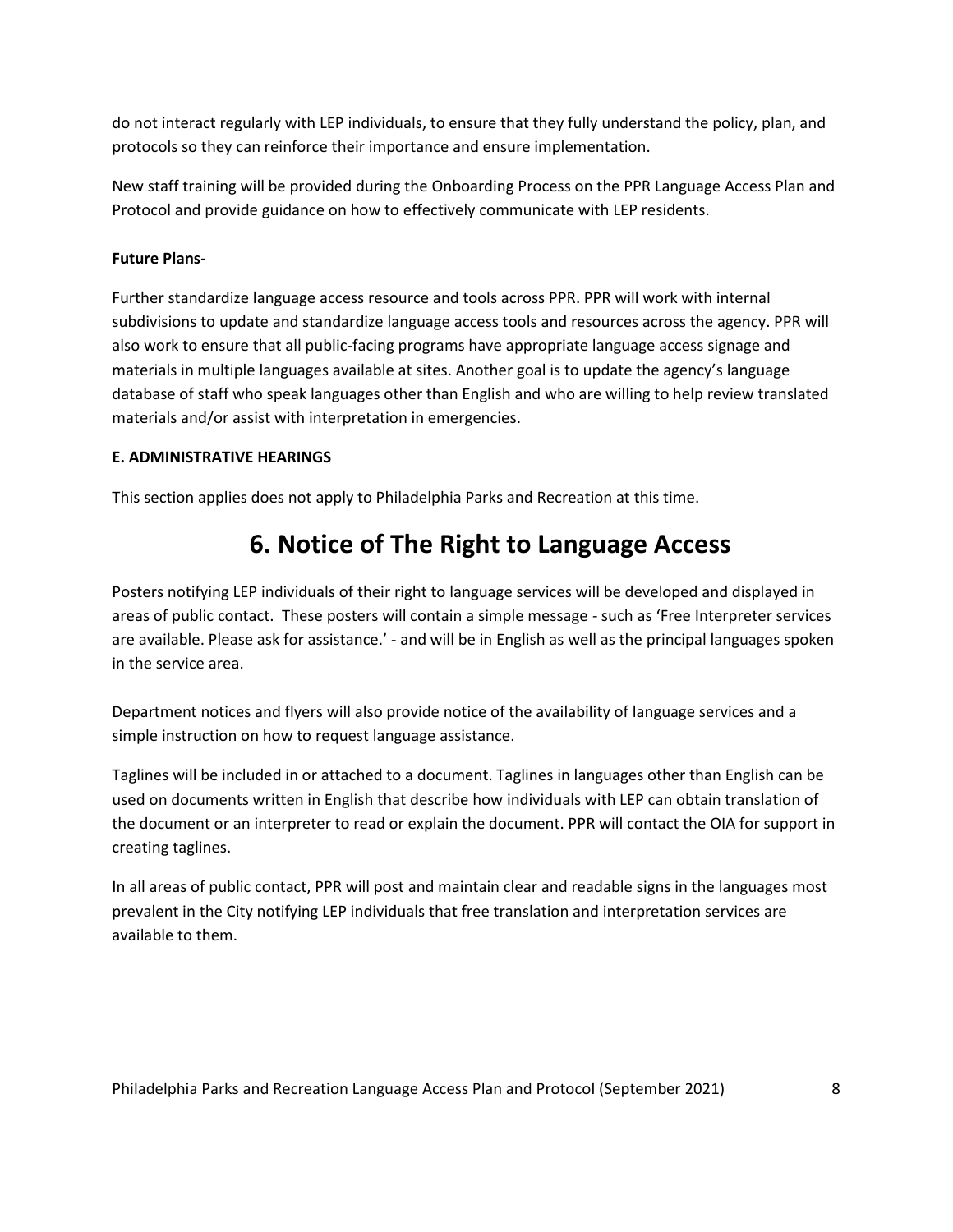## **7. Data Collection and Annual Report**

The following information will be required to be monitored and collected by front-line staff and will be aggregated via annual reports by PPR:

- 1. Number of LEP encounters (By Language), ASL encounters, when they occurred and total time of interaction
- 2. Type of Language Services Provided to LEP Customers
- 3. Number of Documents Translated
- 4. Language Services Expenditures

Additionally, Language Access Coordinators will be required to report quarterly on the following:

- 1. Number of bilingual staff
- 2. Number of staff trained in Language Access/Cultural Competency

PPR will conduct an annual evaluation of its Language Access Plan to determine its overall effectiveness, review the progress of department goals and identify new goals or strategies for serving LEP residents. The designated staff will lead the evaluation with the assistance of the Director. The evaluation will include the following:

- a. Assessment of the use of telephonic interpretation, in-person interpretation and translation services.
- b. Assessment of data collected about the LEP's primary language.
- c. Assessment of the number and types of language requests during the past year.
- d. Assessment of whether staff members understand the Language Access Plan and procedures, how to carry them out, and whether language assistance resources and arrangements for those resources are up-to-date and accessible.
- e. Assessment of complaint information; and
- f. Assessment of soliciting feedback from LEP individuals and community groups.

The PPR Language Access Coordinator will track the number of individuals that are assisted or unable to be assisted by the person's language of choice. This information will be considered as part of the annual Language Access Plan report.

Evaluation results and recommended changes will be shared by PPR Language Access Coordinators and incorporated into annual report which is required to be filed under Philadelphia Home Rule Charter § 8- 600. The Language Access Coordinator will also keep records of any language access services provided and will make this information available during the annual review process. In connection with updates to the Language Access Plan, PPR may use some of the following tools to conduct further assessment:

- Request comments and feedback from visitors that have received language services.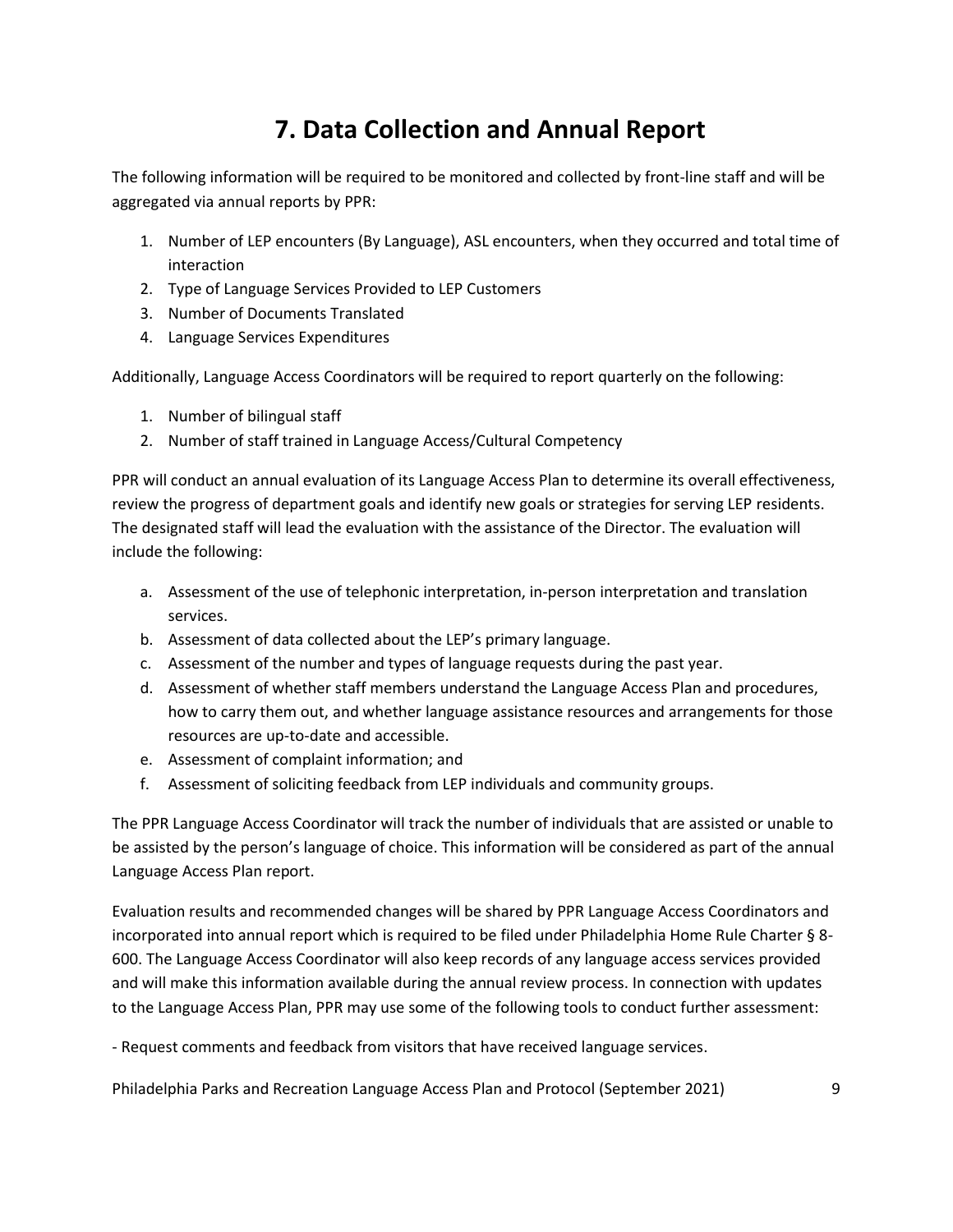-Establish a tracking system to collect primary-language data for individuals that participate in programs and activities.

### **8. Language Access Complaint Process**

You may file a formal Language Access grievance with the Office of Immigrant Affairs if you believe you have been wrongly denied the benefits of this Language Access Plan. You must file your complaint within 6 months of the alleged denial. To file a formal complaint, you must fill out a Language Access Grievance Form and submit the form in person, by mail or e-mail to:

Office of Immigrant Affairs Maria Giraldo-Gallo Language Access Program Manager Municipal Services Building 1401 JFK Blvd., 14th Floor, Suite 1430 Philadelphia, PA 19102 E-Mail:<maria.giraldo-gallo@phila.gov>

The form will also be available on the OIA website.

Additionally, any person, regardless of immigration status, may submit a formal legal complaint through the Philadelphia Commission on Human Relations. To do so, please complete a Public Accommodations Discrimination Intake Form and submit in person or by mail to:

Philadelphia Commission on Human Relations The Curtis Center 601 Walnut Street., Suite 300 South Philadelphia, PA 19106

To access the form and for more information, please visit [www.phila.gov/humanrelations](http://www.phila.gov/humanrelations)